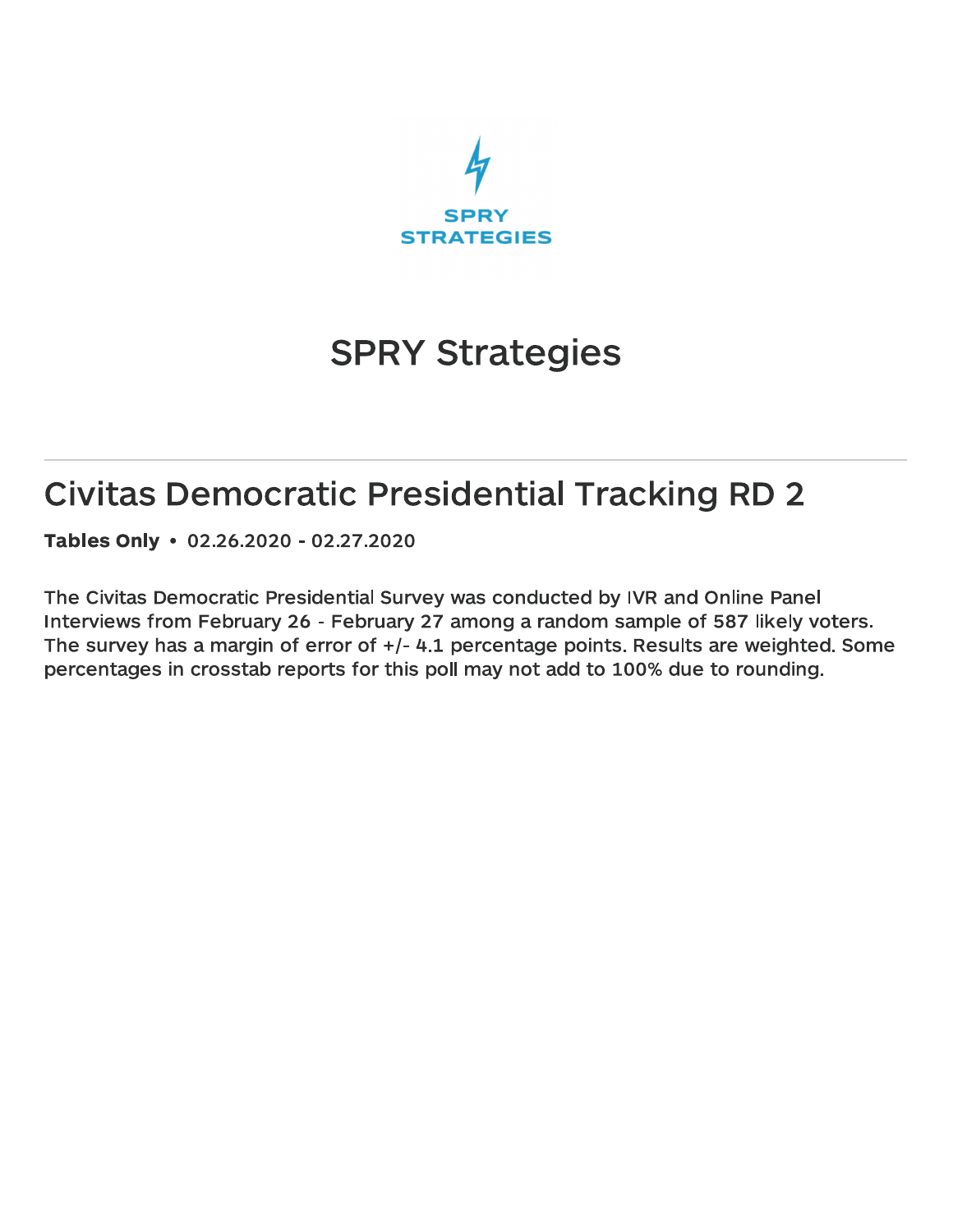**Tables Only** • **02.26.2020 - 02.27.2020**

### **Ql: Registered Voter**

**Are you registered to vote in the state of North carolina?** 

| <b>Value</b> | <b>Frequency</b> | <b>Percent</b> |
|--------------|------------------|----------------|
| Yes          | 587              | 100%           |
| <b>Total</b> | 587              | 100%           |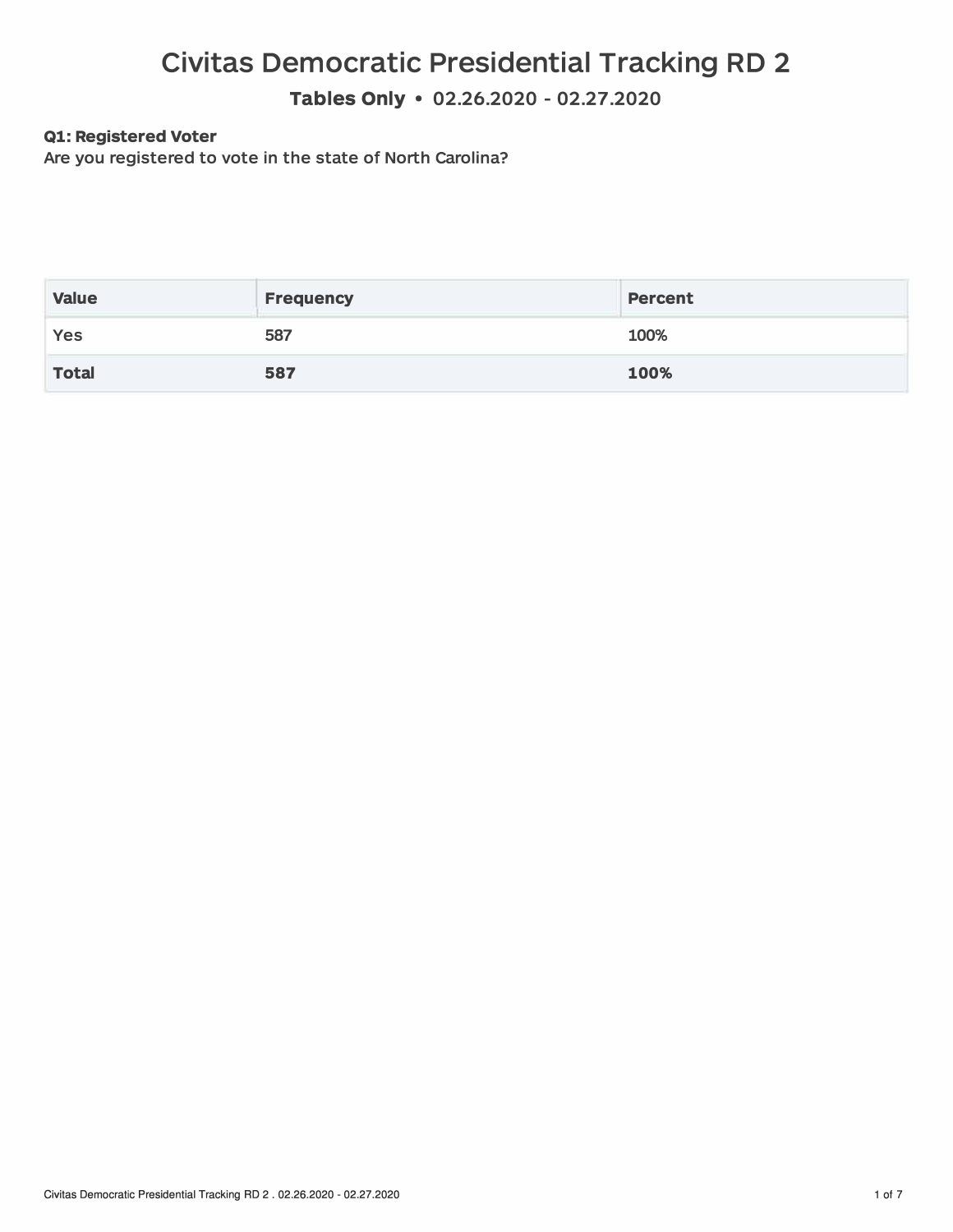**Tables Only • 02.26.2020 - 02.27.2020** 

#### **Q2: Voter Propensity**

**What is the likelihood that you will vote in the March 3rd Democratic Presidential Primary Election? If you have already voted early please select that option.** 

| <b>Value</b>            | <b>Frequency</b> | <b>Percent</b> |
|-------------------------|------------------|----------------|
| <b>Extremely Likely</b> | 365              | 62.18%         |
| <b>Very Likely</b>      | 64               | 10.9%          |
| <b>Somewhat Likely</b>  | 21               | 3.58%          |
| <b>Already Voted</b>    | 137              | 23.34%         |
| <b>Total</b>            | 587              | 100%           |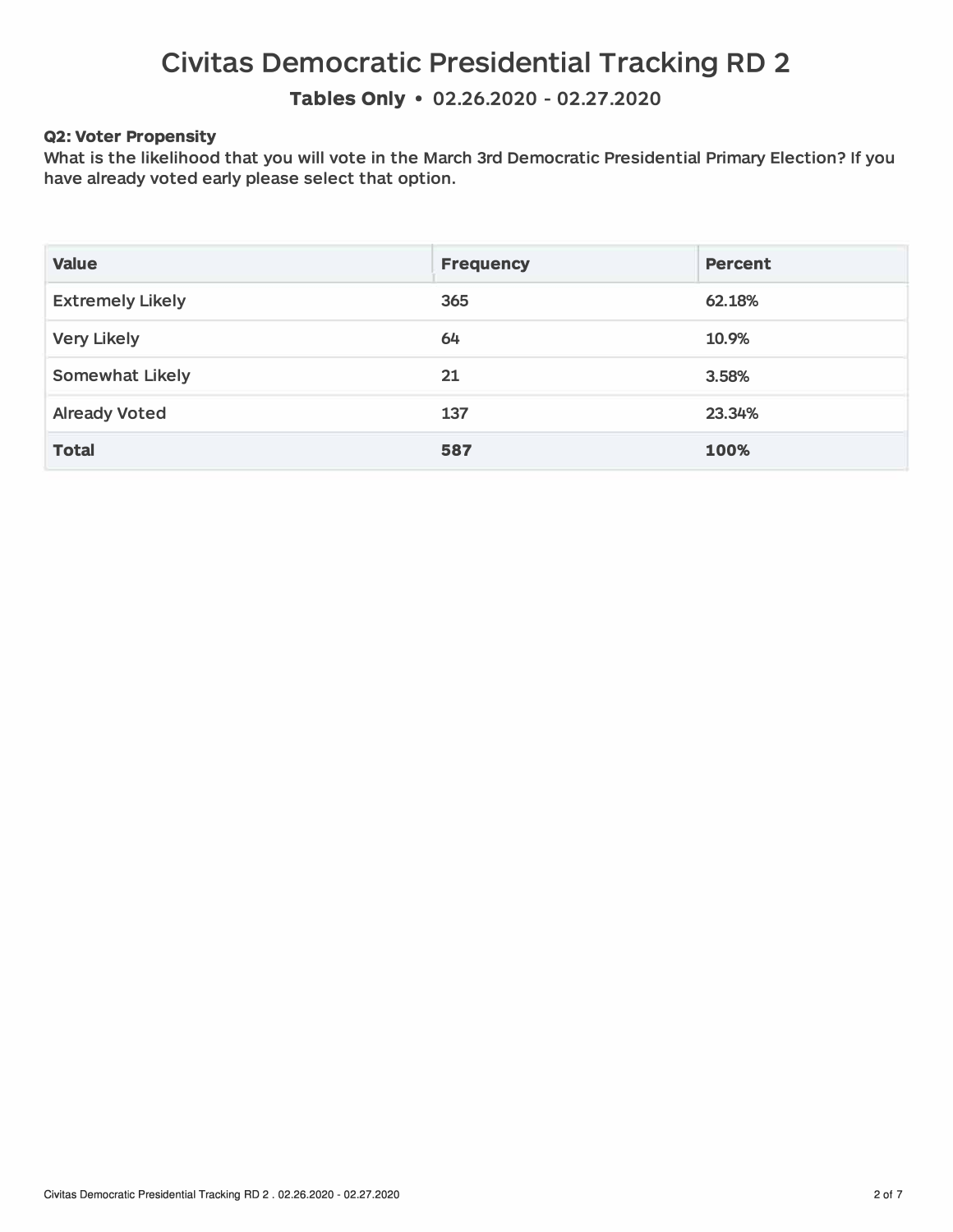**Tables Only • 02.26.2020 - 02.27.2020** 

#### **Q3: Presidential Primary Ballot**

**If the Democratic Primary Election for President were held today, for whom would you most likely cast your vote or are you still undecided? If you have already voted, please select the candidate that received your vote.** 

| <b>Value</b>             | <b>Frequency</b>  | <b>Percent</b> |
|--------------------------|-------------------|----------------|
| Joe Biden                | 157               | 26.75%         |
| <b>Michael Bloomberg</b> | 94                | 16.01%         |
| <b>Pete Buttigieg</b>    | $22 \overline{)}$ | 3.75%          |
| Amy Klobuchar            | 29                | 4.94%          |
| <b>Bernie Sanders</b>    | 110               | 18.74%         |
| <b>Elizabeth Warren</b>  | 62                | 10.56%         |
| <b>Another Candidate</b> | 27                | 4.6%           |
| <b>Undecided</b>         | 86                | 14.65%         |
| <b>Total</b>             | 587               | 100%           |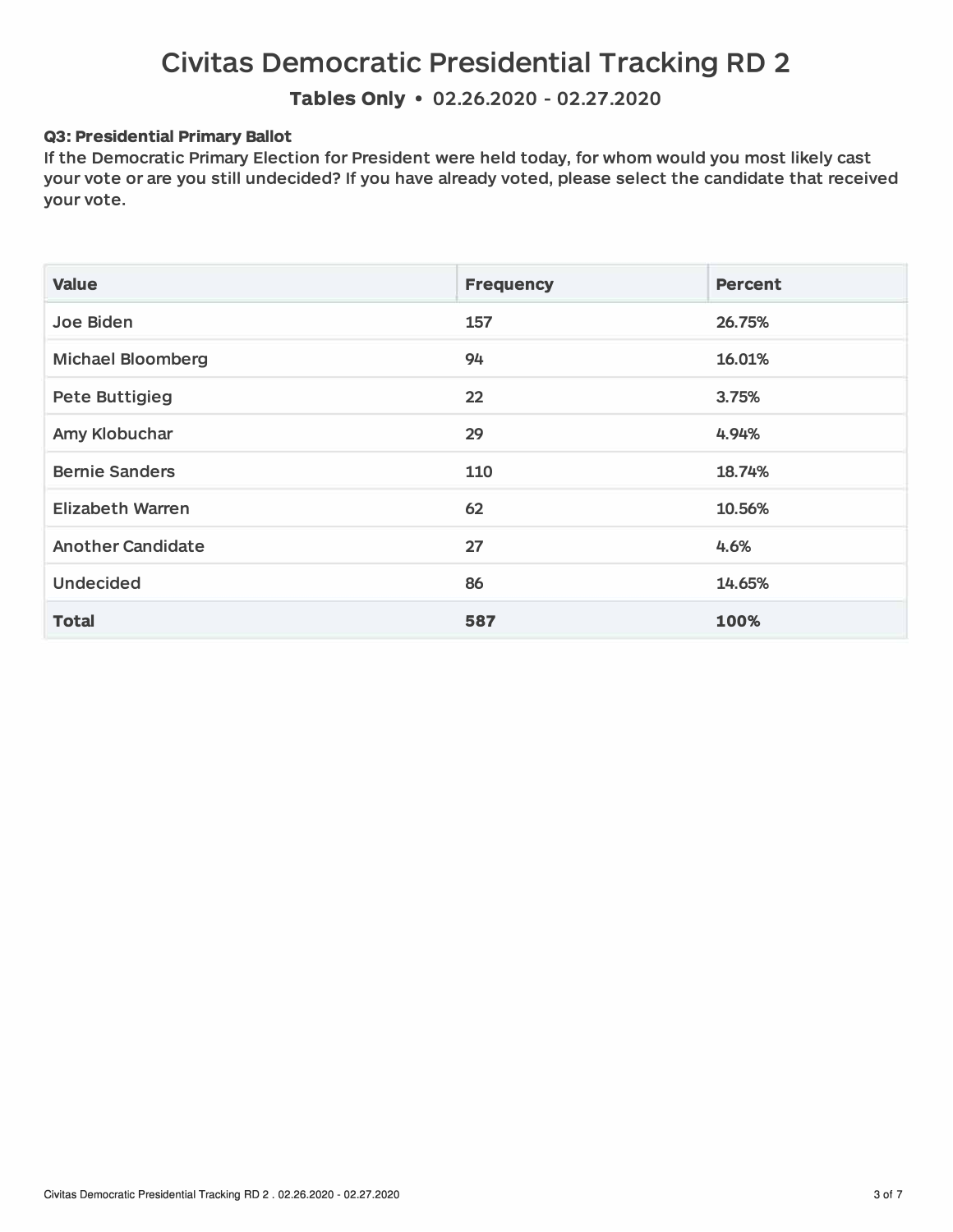**Tables Only** • **02.26.2020** - **02.27.2020** 

#### **Q4: Presidential Primary Second Choice**

**Which candidate would you say is your second choice in the Democratic Primary Election for President?** 

| <b>Value</b>             | <b>Frequency</b> | <b>Percent</b> |
|--------------------------|------------------|----------------|
| Joe Biden                | 113              | 19.25%         |
| <b>Michael Bloomberg</b> | 85               | 14.48%         |
| <b>Pete Buttigieg</b>    | 39               | 6.64%          |
| Amy Klobuchar            | 41               | 6.98%          |
| <b>Bernie Sanders</b>    | 94               | 16.01%         |
| <b>Elizabeth Warren</b>  | 90               | 15.33%         |
| <b>Another Candidate</b> | 38               | 6.47%          |
| <b>Undecided</b>         | 87               | 14.82%         |
| <b>Total</b>             | 587              | 100%           |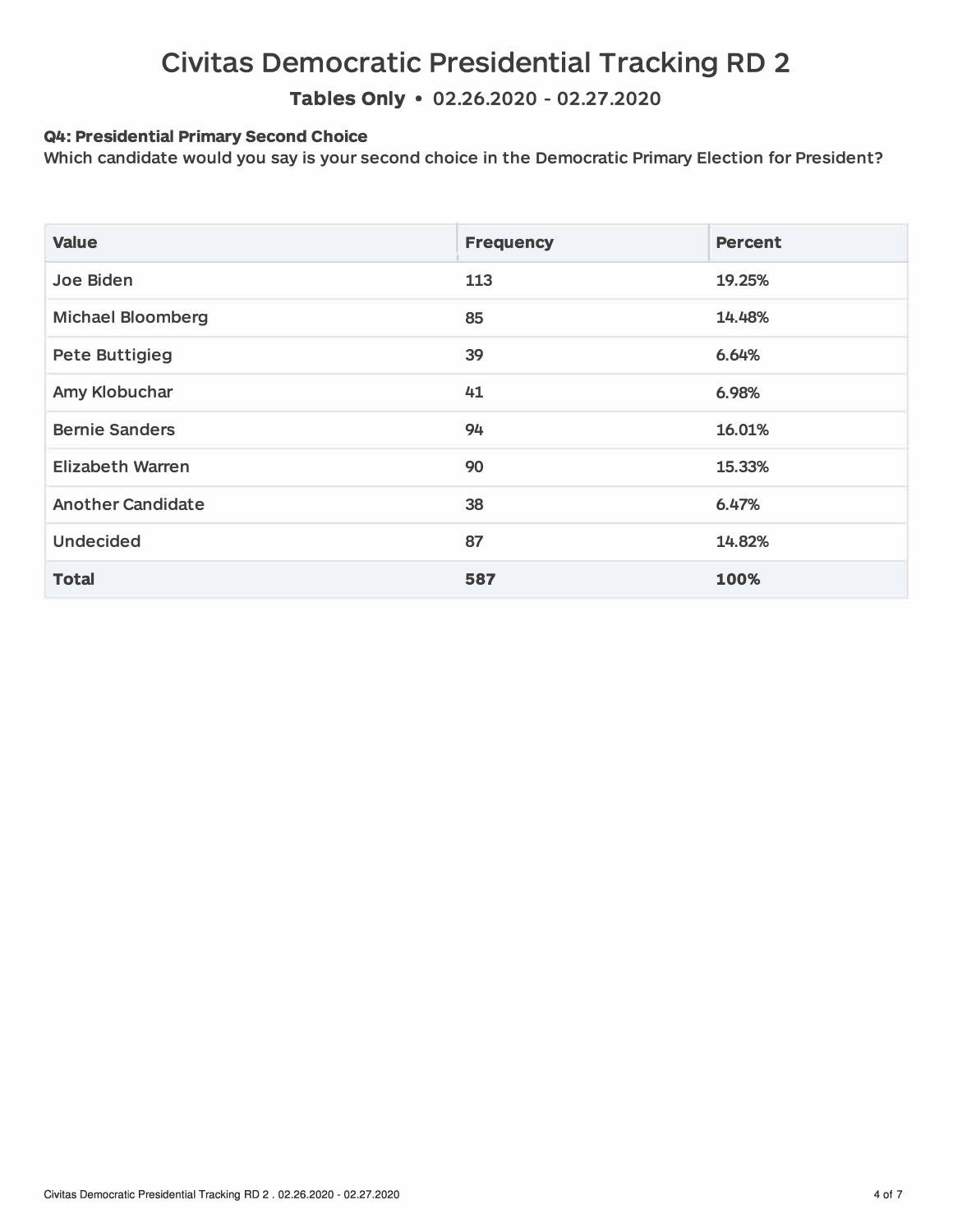**Tables Only • 02.26.2020 - 02.27.2020** 

#### **QS: Senate Primary**

**If the Democratic primary election for United States Senate were held today, for whom would you most likely cast your vote? If you are still undecided on who to vote for, please select undecided.** 

| <b>Value</b>         | <b>Frequency</b> | <b>Percent</b> |
|----------------------|------------------|----------------|
| Cal Cunningham       | 266              | 45.32%         |
| <b>Trevor Fuller</b> | 11               | 1.87%          |
| <b>Atul Goel</b>     | 3                | 0.51%          |
| <b>Erica Smith</b>   | 133              | 22.66%         |
| <b>Steve Swenson</b> | 8                | 1.36%          |
| <b>Undecided</b>     | 166              | 28.28%         |
| <b>Total</b>         | 587              | 100%           |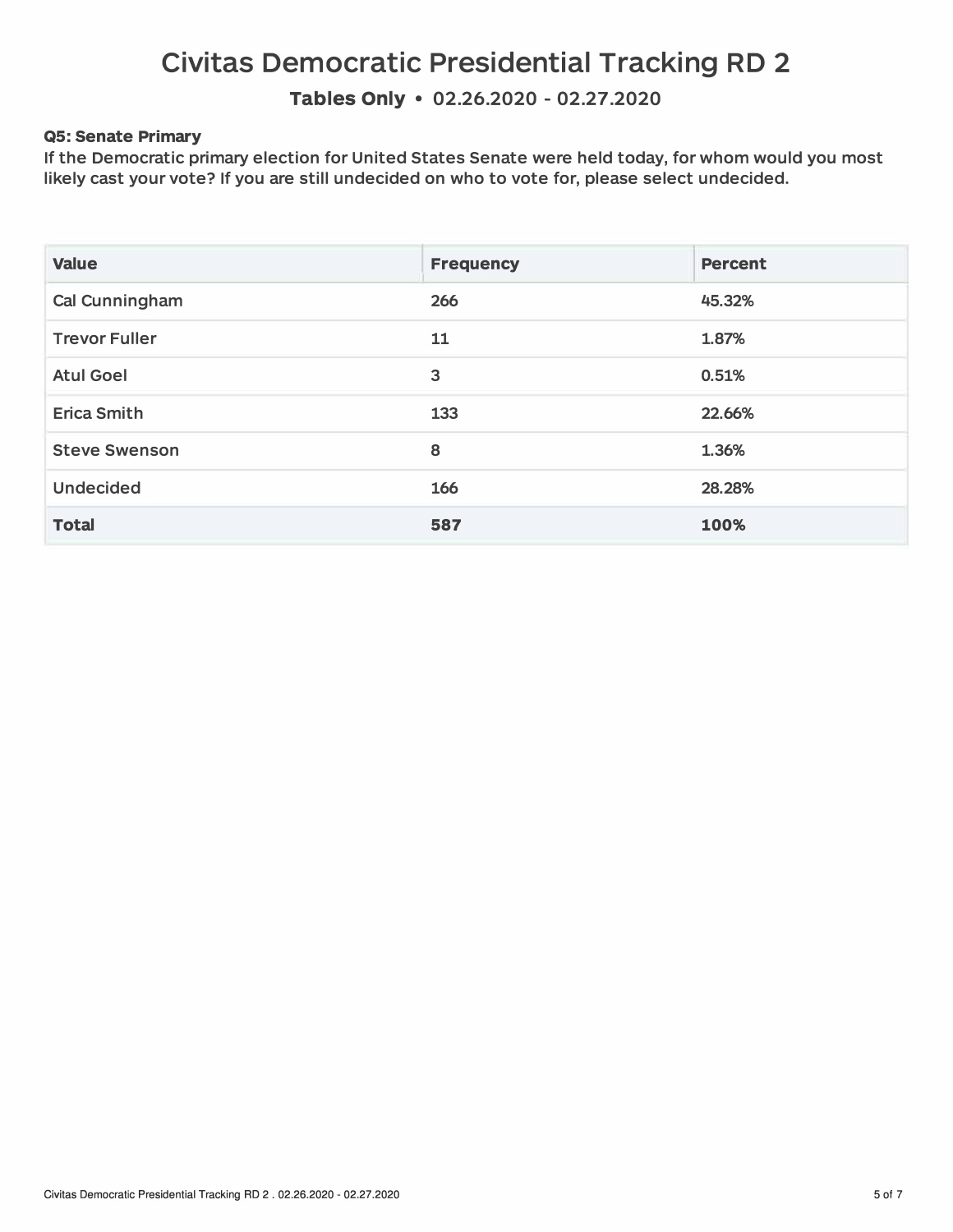**Tables Only • 02.26.2020 - 02.27.2020** 

#### **Q6: Support Eventual Candidate**

**Will you vote for the Democratic Presidential Nominee no matter who that candidate is?** 

| <b>Value</b> | <b>Frequency</b> | <b>Percent</b> |
|--------------|------------------|----------------|
| Yes          | 468              | 79.73%         |
| <b>No</b>    | 119              | 20.27%         |
| <b>Total</b> | 587              | 100%           |